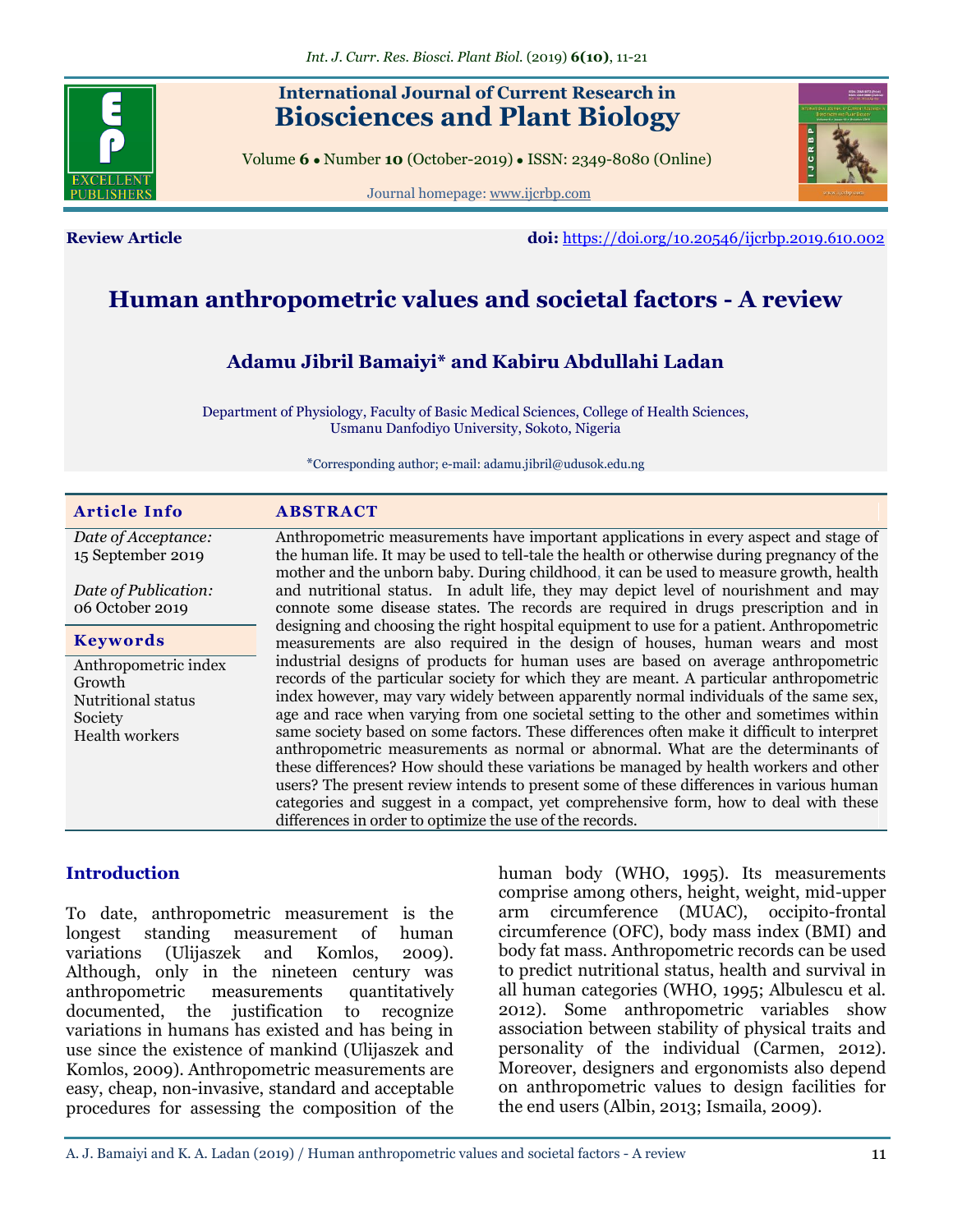The records can be used to evaluate nutritional status and growth in children (Laghari and Nizamani, 2009; WHO, 1995; Vickers and Stuart, 1943; Janssen et al. 2004). Maternal anthropometry may predict her haemoglobin/ haematocrit levels in the third trimester of pregnancy and it correlates with feto-maternal outcome and infant morbidity and mortality (Bamaiyi et al., 2013; Lawoyin, 1997). MUAC has been reported to be strongly correlated with weight among healthy non-pregnant women (Bamaiyi et al., 2015). And when adjusted for age and sex, OFC showed a positive correlation with brain volume and cognitive functions (Rollins et al., 2010; Cooke et al., 1977). However, this relationship rapidly loses value with decrease in OFC during early childhood (Vickers and Stuart, 1943).

While there are evidences that Body Mass Index (BMI), an anthropometric index that is popular in assessing weight for height, may be affected by age and gender on one hand, ethnicity or race on the other hand does not (Gallagher et al., 1996), it has been shown in another study that race, economic and dietary factors may interact to influence the size of children (Vickers and Stuart, 1943). Similarly, Lagiou and colleagues (2003) reported that Chinese who migrated to USA are bigger and their babies tend to have higher birth weight. To this extent therefore, anthropometric results requires careful interpretation from one society to another or one economic class to another, as well as in the same society, even though the outcomes of subnormal anthropometries on morbidity and mortality is well established (Grellety and Golden, 2016). It is therefore necessary that we ask the question, what will be the criteria for deciding a reference range for the normalcy of anthropometric results for a specific group of apparently healthy individuals?

The present review highlights some of the variations that are obtained in otherwise normal groups from some selected societal settings. In this regard, some anthropometric variables in Nigeria have been compared with some other countries outside Africa to explore possibility of race and environmental influences on the records (Vickers and Stuart, 1943; Sengupta and Karmakar, 2007). Similarly, variables from the northern and southern Nigeria have been examined, because these regions are distinct in many environmental variables including, weather, level of education and socio-economic status and may present with differences in anthropometric characters (Bamaiyi et al., 2016; Bharati et al., 2005; Pingle, 1984). This review also discussed criteria that may be used for this purpose, highlighting the pros and cons.

## **Variations in anthropometric variables**

A range of factors interact at various levels that result in variation in anthropometric records between societies even if they are of same race, sex and age (Luke et al. 1997). To this extent, some anthropometric variations have emerged following the interactions of these factors giving a peculiar phenotype and personality to some groups based on some defined criteria (Carmen, 2012). It is therefore necessary to recognize these differences and when reference ranges for anthropometric variables are made for a particular society or group, it should be done to accommodate their peculiarities. Besides, global westernization with its associated awareness and improved health education might have aided consciousness in the body look, necessitating reconsideration of anthropometric reference ranges. In the present review, some anthropometric variables were compared between three different populations; a developed country and two different geo-political regions within Nigeria (a developing country). These are as shown in Figs. 1-3.

#### **Anthropometric Variables as Indices of Well-Being/Diseases at Various Stages of Development**

## **1. During pregnancy**

*Weight gain*: A progressive and optimum weight gain in pregnancy is not only an indication of the normalcy of a pregnancy but it may be a fortune teller on other parameters in pregnancy (Godhia et al., 2012; Deval et al., 2011; WHO, 2001; Lawoyin, 1997). Whether the weight gain is appropriate or not may also predict pregnancy outcomes, such as birth weight, risk of pre-term birth and some disease condition later during adult life of the foetus (McDonald et al., 2010; Lawoyin, 1997; Calkins and Devaskar, 2011). Nevertheless, the values of weekly weight gains considered as normal may vary when varying from one population of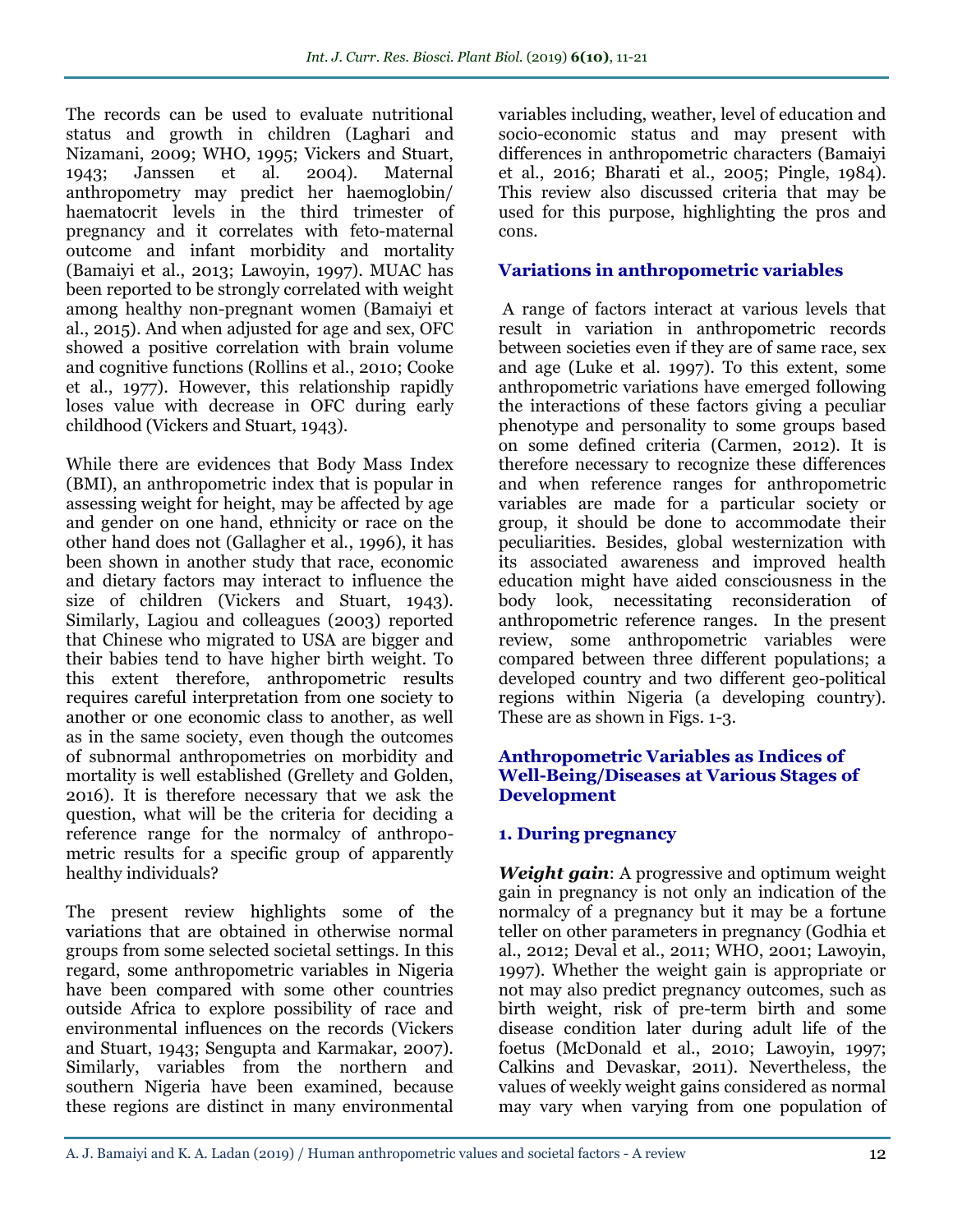pregnant women to another and even among pregnant women considered as similar (Galjaard et al. 2013). Some examples are shown in Fig. 1a below.



**Fig. 1a**: Average weight gains in pregnancy (Bamaiyi et al. 2013; Lawoyin, 1991, Borton, 2009)

*BMI*: This is a more acceptable measure of obesity by the World Health Organization (WHO) and the Institute of Medicine (IOM) (Monte et al. 2011). BMI values in pregnancy are not only associated with feto-maternal outcomes but may account for metabolic diseases in the child in future or what is regarded as fetal origin of adult diseases hypothesis of Barker (Calkins and Devaskar, 2011).



**Fig. 1b:** Prevalence of obesity in pregnancy (Bamaiyi et al., 2015; Chigbu and Aja, 2011; Morgan et al., 2014).

Moreover, a systematic review and meta-analyses have shown that the effects of BMI on pregnancy outcomes showed variations between developed and developing countries (McDonald et al. 2010). As important as this anthropometric variable is in pregnancy, it is obvious that what is a normal record in one setting may not be absolutely so in another category of pregnant women (Monte et al.,

2011; Rasmussen and Yaktine, 2009; Leddy et al., 2008; Ricalde et al., 1998). See some variations studied in apparently normal pregnant women in Fig. 1b.

*MUAC***:** This is the anthropometric variable of choice for determining womenat risk during pregnancy (Ververs et al., 2013; Ricalde et al., 1998). Because it is relatively stable during pregnancy and it represents the woman's fat and lean body mass (WHO, 1991; Bamaiyi et al., 2013). However, Ververs and colleagues (2013) observed that pregnant adolescents because of difference in physiology compared to older women, may have different MUAC and they also observed that variations may be observed when varying from one country to another. Some of these variations examined are shown in Fig. 1c below.



**Fig. 1c**: Average MUAC in pregnancy (Okereke et al. 2013; Bamaiyi et al. 2013; Recalde et al. 1998)

#### **2. During childhood**

*Weight*: This is a good parameter of evaluating growth and nutritional status during childhood (Ulijaszek and Komlos, 2009). Similarly, birth weight is an important factor associated with child morbidity and mortality as well as organic diseases during the child's adult life (Calkins and Devaskar, 2011). It is also a vital instrument for assessing the health care delivery system of a nation (Onankpa et al., 2006). Meanwhile, significant differences in normal weights at birth and weights during childhood were observed across races in a study carried out by Wilcox and colleagues (1993). Moreover, within Nigeria it was for instance reported that normal child birth weights also vary from one geo-political region or ethnicity to another (Patwari et al., 1988; Onankpa et al.,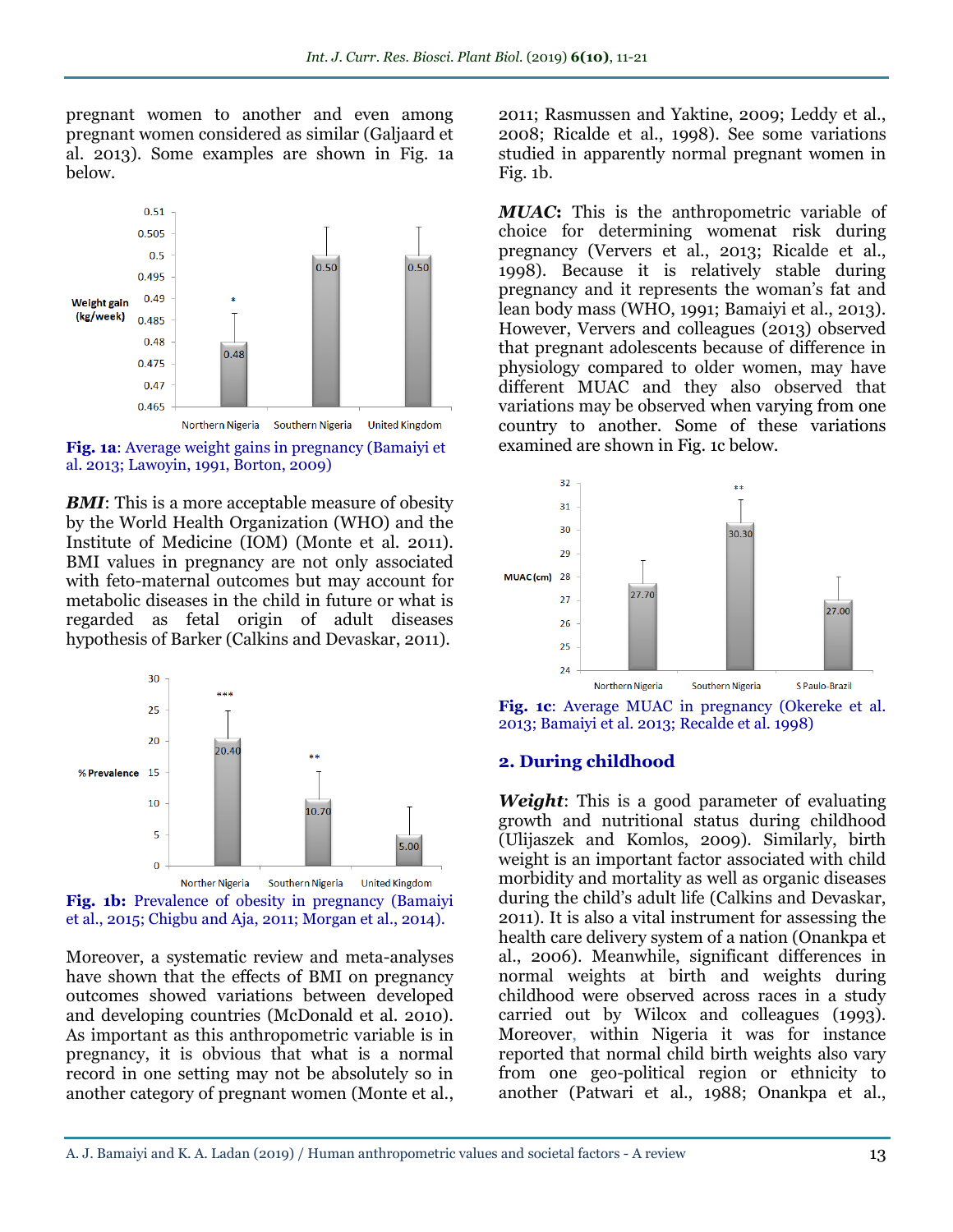2006). These disparities may not be unconnected with differences in sex of the babies, maternal race and age, smoking habits, alcohol consumption, presence of gestational diabetes and socioeconomic status (Amini et al., 1994; Onankpa et al., 2006; Ndu et al., 2014; Wilcox et al., 1993). Some birth weights variations studied are as shown in Fig. 2a below.



**Fig. 2a**: Average birth weights (Onankpa et al., 2006; Olusanya, 2013; Kramer et al., 2001).

*Birth length and child height*: The neonate's birth length like some other anthropometric measurements correlates with birth weights. Suboptimum values therefore may account for prevalence of childhood morbidity and mortality (Mutihir and Pam, 2006; Onankpa et al., 2006). Similarly, the child's height for age pattern is considered as road to health. Nevertheless, the value varies according to the environmental, genetic and epigenetic factors around the any particular child. Therefore, a single harmonized value is difficult to arrive at; necessitating setting normal reference ranges that fit into different groups. A few variations in different settings have been compared here and presented in Fig. 2b.





**OFC:** Although its application is limited as a child grows (Vickers and Stuart, 1943), it is a surrogate for birth weight (Jonathan et al., 2010). It also correlates with brain weight and intelligence quotient (IQ) (Silventoinen et al., 2012; Jonathan et al., 2010; Cooke et al., 1977). Nevertheless, what is considered as normal reference range for this important anthropometric measurement has a very wide range, as one moves from one human category to another. Therefore, some models in earlier studies have been compared and shown in Fig. 2c below.



**Fig. 2c**: Average OFCs at birth (Patwari et al. 1988; Ndu et al., 2014; CDC, 2001).

*MUAC at birth*: This is a reflection of maternal nutrition and anthropometry during pregnancy (Bob-Manuel and Udoaka, 2008). Although, a study by Dairo and colleagues (2012) reported that this is not completely valid. The latter study also suggested expanding the normal reference range for MUAC of children to improve its validity. During childhood, MUAC connote nutritional status and health status of the child (Bamaiyi et al., 2015). Some variations in the normal values of MUAC of neonates at birth have been reviewed and are presented in Fig. 2d below.



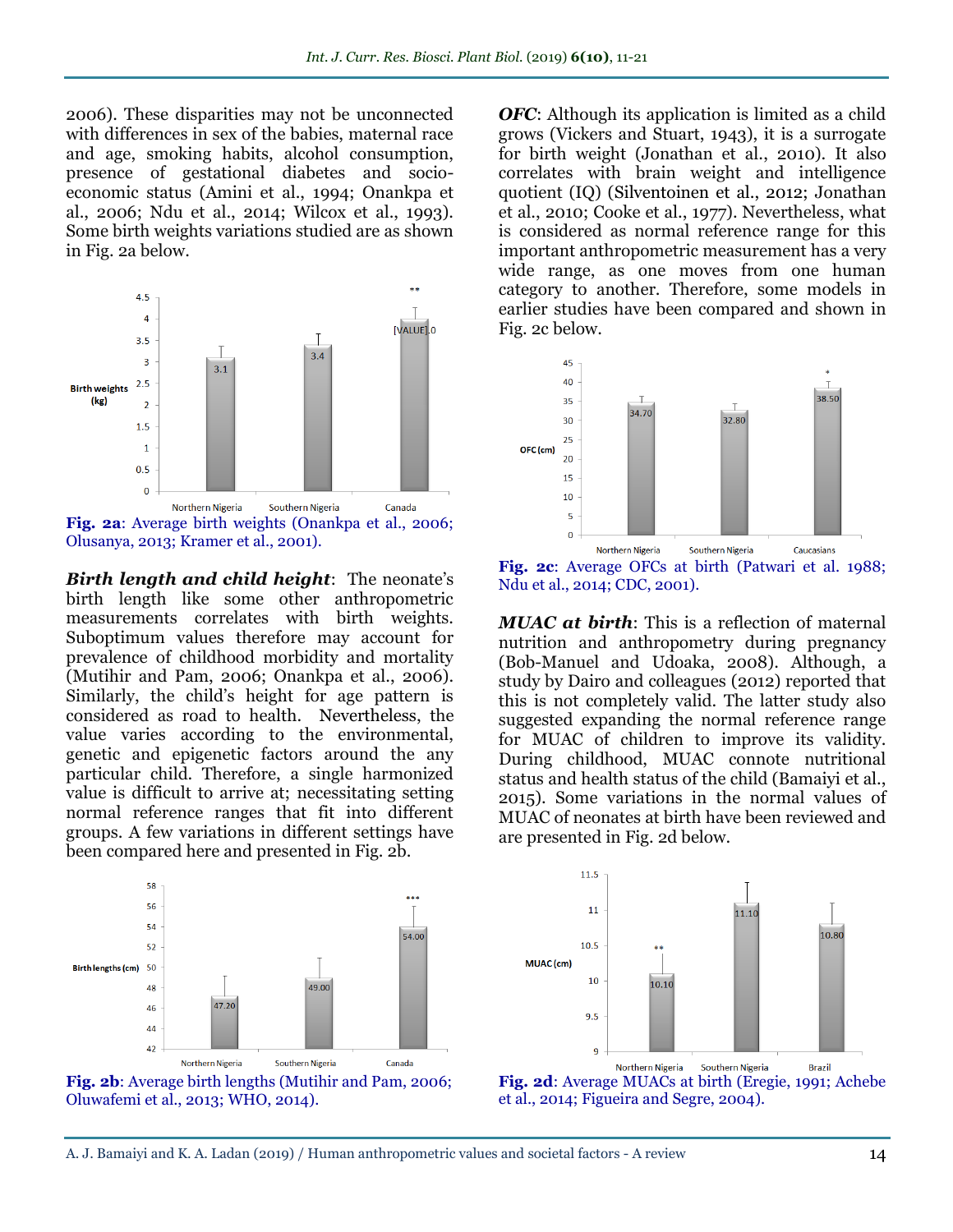#### **3. During adulthood**

It is important to note that most anthropometric measurements in adults exhibit sexual dimorphism. To this extent, both male and female values are presented here separately.

*Weight and height*: The weight or height as a measure of anthropometry in the adults is better presented together, in an index known as body mass index (BMI= weight/height  $\times$  height, kg/m<sup>2</sup>). BMI is used to determine risks of organic diseases like hypertension, type II diabetes and dyslipidaemia and to project mortality (Chittawatanarat et al., 2011; Calle et al., 1999). The average adult weight or height for a particular setting is determined by a number of prevalent factors in such setting. Therefore, socially and economically stable societies interacting with genetic and epigenetic factors will have individuals well-nourished to attain their full growth potentials, compared to societies that are characterized by poverty and infectious disease conditions which will result in stunted growth.

Often, these modifications in the phenotype stabilize to become a physical trait. In this regard, the mean values of weights and heights in apparently normal adults vary from one setting to another and sometimes within a setting due to variations in some well-defined confounders. The present review has verified some of the variations in the weight and height in apparently normal subjects and compared these among values obtained in different settings and are presented in Figs. 3a and 3b below.





**Fig. 3b:** Average adult height (Ekedigwe et al., 2014; Algiri et al., 2008; Fryar et al., 2012).

*Body fat mass index (BFMI)*: This anthropometric index may serve as surrogate for BMI in evaluating risks of diseases of metabolic syndrome and the associated mortalities (Calle et al., 1999; Schutz et al., 2002). However, what can be considered as normal will depend on the sex, and age of an individual (Olorunshola et al., 2013; Luke et al., 1997; Schutz et al., 2002). Moreover, people of same sex and age have been found to exhibit wide range of values outside what some reports have set as normal reference ranges, as a result of interactions of some factors. Some of the variations obtained in different settings in previous studies are presented in Fig. 3c below.





*Foot length*: The foot length can be used to predict the hand length and it correlates well with the stature of an adult individual (Danborno and Elukpo, 2008; Krishan and Kanchan, 2013; Pawar and Pawar, 2012). This measurement is important in reconstructive surgeries, design of footwears and of other appliances where the length of the foot requires to be known (Ismaila, 2009, Pawar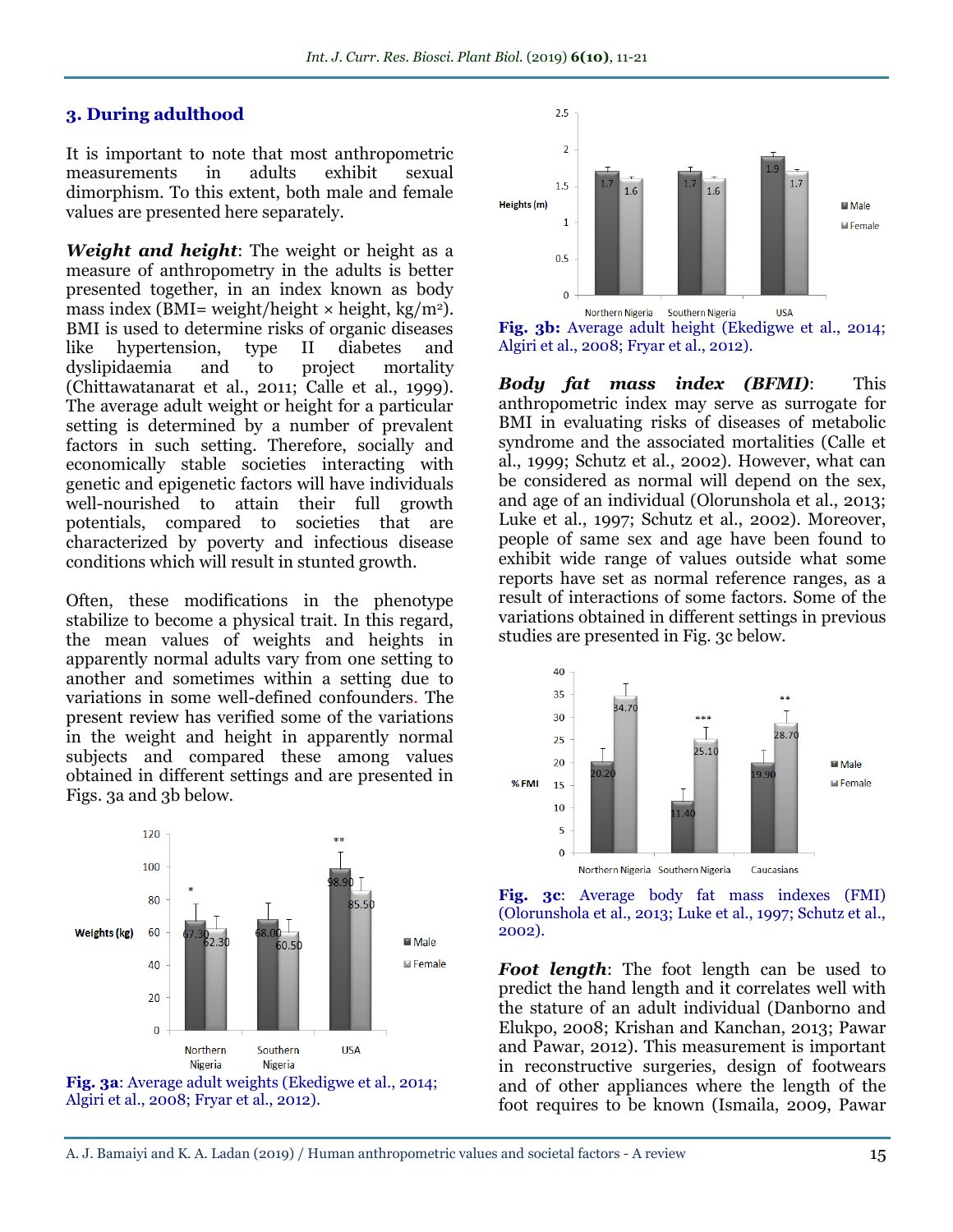and Pawar, 2012). The average foot lengths in apparently normal people of different settings show variations and have been documented in some previous studies (Fig. 3d).



**Fig. 3d**: Average adult foot lengths (Danborno and Elukpo, 2008; Ismaila, 2009; Pawar and Pawar, 2012).

*Waist circumference*: It is increased with increase in body adipose tissues and correlates with BMI (Adamu et al., 2013; Chinedu et al., 2013). Waist circumference is considered an obligatory component in defining metabolic syndrome (Ghazali and Sanusi, 2010) and its inclusion in routine general medical examination has been advocated (Ford et al., 2014; Ghazali and Sanusi, 2010). Yet, what is considered normal reference values varies from one setting to the other. Some of the waist circumferences studied is as shown in Fig. 3e.





#### **Determinants of variations in anthropometric values in different societal settings**

While it is clear that anthropometric measurements may tell-tale the health conditions of an individual, sub-optimum values obtained sometimes are not necessarily due to disease or deficiency conditions. But they might have arisen because of the interplay of factors around such person and then stabilized in the phenotype (Wang et al., 2006; Wang and Chen, 2012). The intensities of the factors that could affect anthropometric characters are not uniform across the world nor are they the same in a given society. In this regard, in apparently normal persons the anthropometric records obtained will be a product of the interactions of the determining factors. The following are some of the factors that may determine the differences observed in anthropometric variables:

#### **Gender**

Many anthropometric variables, especially in adults display sexual dimorphism (Olorunshola et al., 2013). Thus, under similar conditions, male features are often found to be longer, heavier and wider than their female counterparts (Ekedigwe et al., 2014; Fryar et al., 2012). Relethford and colleagues (1980), also found in a study conducted in Ireland that environmental variations influence the anthropometric characters of the female participants more than their male counterparts.

## **Genetic factors**

The phenotype of human body is a product of the interactions between the genetical make-up and environment factors (Silventoinen et al., 2012; Pingle, 1984; Relethford, 1988; Sengupta and Karmakar, 2007; Balgir, 2003). Moreover, a study among twins in Minnesota, showed a consistent correlation between height and OFC and intelligent quotient (IQ) and it was explained to be due to the common genetical factors (Silventoinen et al., 2012).

## **Geographic location**

A geographic setting describes a collection of a particular population in a location that has some factors influencing them in common. The factors together act to influence their body composition and will confer on them some anthropometric records which will be at variance with those who are not from same geographic location with them (Bharati et al., 2005).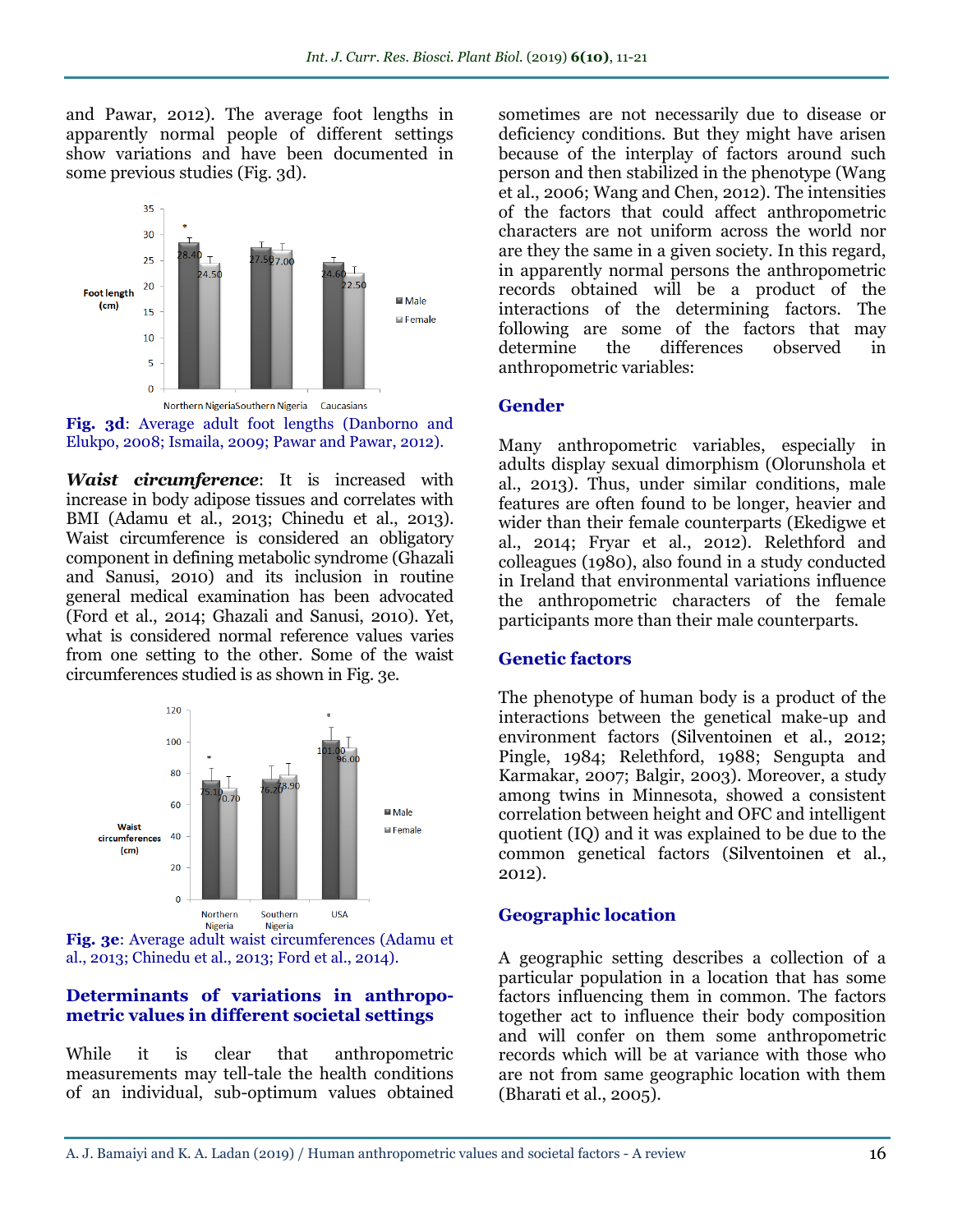#### **Environmental factors**

The environment, which include accessibilities to nutrition and modern day technology which determine growth rate and calories use, respectively may account for the variations in the anthropometric characteristics recorded as one moves from one setting to another (Sengupta and Karmakar, 2007). To this extent, it was reported that inter-settlements migrations caused a reduction in variations in anthropometric variables between different environments in a study carried out in Ireland (Relethford et al., 1980; Lagiou et al., 2003).

#### **Climatic factors**

The appearance of the human body is a reflection of the evolutionary adaptations which were inculcated over time in order to adjust to the climatic conditions of where the individual is found (Adak, 2004). Thus, annual rain intensity, degree of humidity, altitude and temperature will all entail human adjustments and will affect the appearance of the individual that may eventually stabilize into his/her anthropometric records (Bharati et al., 2004; Pingle, 1984; Relethford, 1988; Sengupta and Karmakar, 2007; Balgir, 2003; Adak, 2004).

#### **Anthropometric cut-off points in the light of accommodating more normal variants and enhancing user friendliness**

Reports have shown that normal variants in anthropometric records occur on a wide range of values. Although it is a lot easier to choose a global cut-off point for anthropometric variables that may be used to compare records around the world (Wang and Chen, 2012), but it must be considered that this may 'short-change' some normal variants who had arisen from adaptations that have stabilized overtime, due to interactions of some determining factors around them (Carmen, 2012). It is also important to acknowledge that the need to understand the implications of the records should consider other users and not only among the statisticians.

Anthropometric records are meant to show associations not causations to the health or disease status of individuals (Wang and Chen, 2012; Kuhle et al. 2015). Therefore, to accommodate the disparate nature of factors that determine the records between and within societal settings coupled with the current trends of changes in anthropometry in human concomitant with urbanization in the developing countries, adjustment in reference cut-off points for anthropometric variables is due (Dairo et al., 2012; Wang and Chen, 2012).

Percentiles and Z-scores are the most popular statistical tools used in expressing reference cut-off points in anthropometric measurements (Wang and Chen, 2012). While the Z-scores has the merits of being handy in handling different variables among different ages and sex, it may not be understood easily by the wider public and it is not a popular tool among clinical users (Wang and Chen, 2012; Bowman, 2002). The percentile ranks on the other hand, may require drawing different population distribution curves for different variables, ages and sex and therefore lack the brevity of Z-scores, so it is not popular among statisticians. The percentiles ranks however, is easily understood by the public and more acceptable in the clinical setting (Wang and Chen, 2012). Moreover, the percentiles distribution curves are based on normal distributions. The Zscores values estimate the number of standard deviations (SD) and the directions (positive or negative) a particular variable is away from the population's mean value, and may therefore be derived from the percentile distribution curve around the peak/mean/zero point of the curve (Wang and Chen, 2012). The percentile to use however should be guided by the purpose of the study. In this regard, epidemiological reports may consider higher percentiles such as  $97.7<sup>th</sup>$  to  $95<sup>th</sup>$ and when disease risk estimation is sought, a more conservative percentile of  $\langle 95^{th}$  may be considered. It is also important to note that for every percentile on a normal population distribution curve (which enhances the understanding), there is a predictable value corresponding to Z-scores value for it(Wang and Chen, 2012; Bowman, 2002).

## **Conclusion**

The present review compared human anthropometric values between Northern and Southern Nigeria and compared these with those of an advanced country to explain the extent of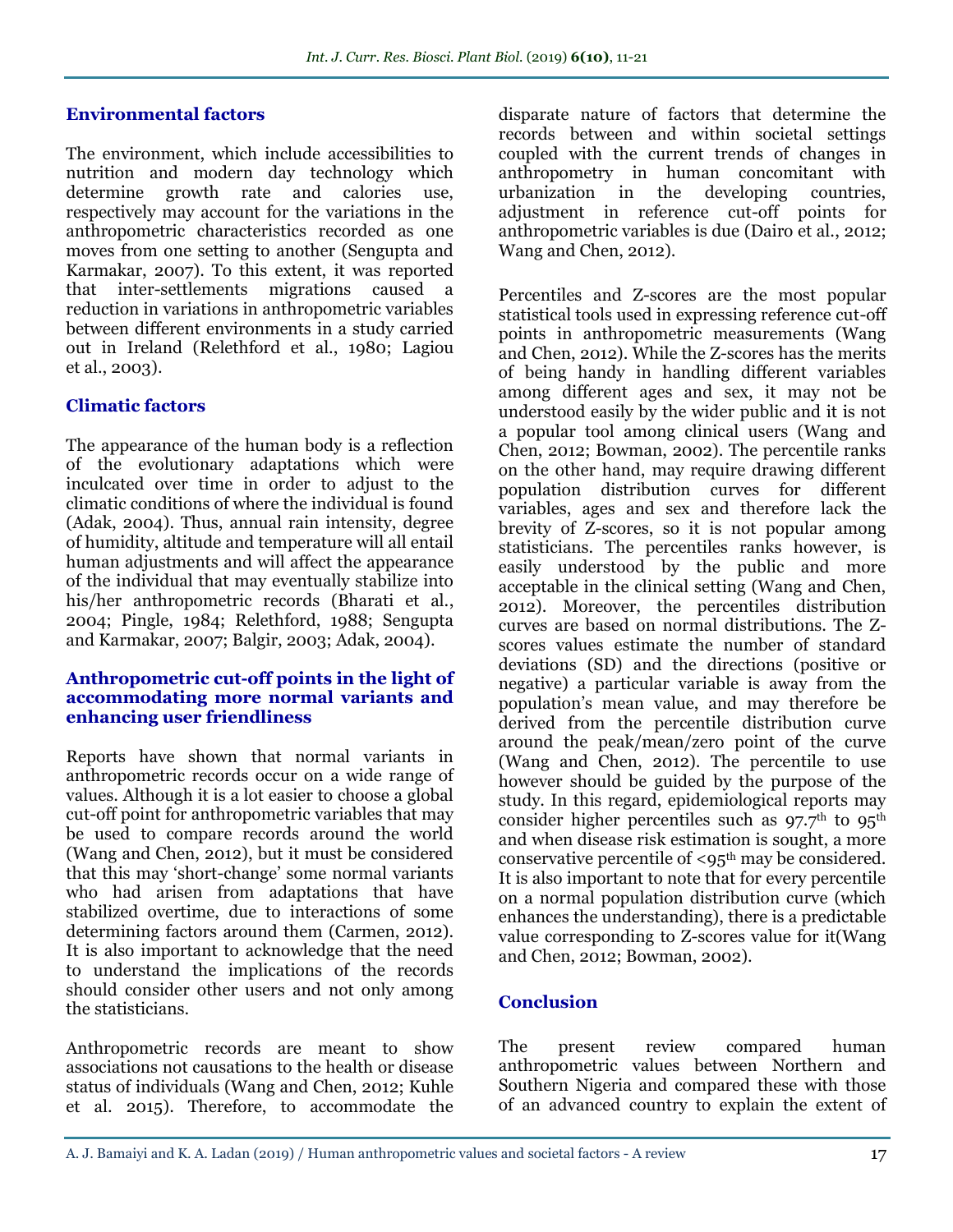variations. The review also emphasis the need to expand reference ranges for anthropometric variables. And it was further suggested the use of percentile ranks to set cut-off points, because of its user friendliness and wider conversance. Furthermore, it has been explained in the review that the percentile to choose should be dictated by the purpose of the study (epidemiological study or risk stratification) (Kuhle et al., 2015). To this extent, the reference ranges for anthropometric variables need to be expanded to accommodate the many disparate normal variants as we hover between different societal settings. It is also noteworthy to emphasize that the problem with 'abnormal' anthropometric records is not in the phenotype itself, instead it is the consequence. Therefore, the range of values that result in untoward consequences in a scientifically significant portion of the population under consideration may be considered as abnormal for such population.

#### **Conflict of interest statement**

Authors declare that they have no conflict of interest.

## **References**

- Achebe, C., Ugochukwu, E.F., Adogu, P.O.U., Ubajaka, C., 2014. Prediction of low birth weight from other anthropometric parameters in Nnewi, south eastern Nigeria.Niger. J. Paed. 41 (1), 59-63.
- [Adak, D. K.](https://www.ncbi.nlm.nih.gov/pubmed/?term=Adak%20DK%5BAuthor%5D&cauthor=true&cauthor_uid=15648853), 2004. Variation in anthropometric characters and their relationship with climatic factors: a study on the peoples of Arunachal Pradesh, India. [Anthropol. Anz.](https://www.ncbi.nlm.nih.gov/pubmed/15648853) 62(4), 445-61.
- Adamu, L.H., Asuku, A.Y., Taura, M.G., Tela, I.A., Datti, S., Imam, A., 2013. Neck circumference: An upcoming tool of adiposity indices. Niger. J. Basic Clin. Sci. 10, 82-85.
- Albin, T. J., 2013. A method to improve the accuracy of pair-wise combinations of anthropometric elements when only limited data are available. Work. 45(4), 493-498.
- Albulescu, D., Iliescu, A., Nicolesc, I., 2012. The evaluation of the most important anthropometric variables in adult population in Oltenia County. Curr. Health Sci. J. 38(3), 101-104.
- [Amini, S. B.](https://www.ncbi.nlm.nih.gov/pubmed/?term=Amini%20SB%5BAuthor%5D&cauthor=true&cauthor_uid=8127523), [Catalano, P. M.](https://www.ncbi.nlm.nih.gov/pubmed/?term=Catalano%20PM%5BAuthor%5D&cauthor=true&cauthor_uid=8127523), [Hirsch, V.](https://www.ncbi.nlm.nih.gov/pubmed/?term=Hirsch%20V%5BAuthor%5D&cauthor=true&cauthor_uid=8127523), [Mann, L.](https://www.ncbi.nlm.nih.gov/pubmed/?term=Mann%20LI%5BAuthor%5D&cauthor=true&cauthor_uid=8127523)  [I.](https://www.ncbi.nlm.nih.gov/pubmed/?term=Mann%20LI%5BAuthor%5D&cauthor=true&cauthor_uid=8127523), 1994. An analysis of birth weight by

gestational age using a computerized perinatal data base, 1975-1992. Obstet. [Gynecol.](https://www.ncbi.nlm.nih.gov/pubmed/8127523) 83(3), 342-52.

- [Balgir,](https://www.ncbi.nlm.nih.gov/pubmed/?term=Balgir%20RS%5BAuthor%5D&cauthor=true&cauthor_uid=14524001) R. S., 2003. Morphological and regional variations in body dimensions of the Gujjars of different localities in north-western India. [Anthropol. Anz.](https://www.ncbi.nlm.nih.gov/pubmed/14524001) 61(3), 275-285.
- Bamaiyi, A. J., Abdulhameed, A., Umar, M., Yahaya, M., 2015. Relationship between weight and mid-upper arm circumference (MUAC) among apparently healthy children of Illela Local Government Area, Sokoto State, North-West, Nigeria. Int. J. Curr. Res. Biosci. Plant Biol. 2(1), 56-61.
- Bamaiyi, A. J., Adelaiye, A. B., Igbokwe, V. U., 2013. Relationship between anthropometric and haematological parameters among third trimester pregnant women in Sokoto State, Northwest Nigeria. Niger. J. Physiol. Sci., 28(2), 211-219.
- Bamaiyi, A. J., Adelaiye, A. B., Igbokwe, V. U., 2015. Effects of anthropometry and parity factors on blood pressure (BP) pattern of third trimester pregnant women in Sokoto, North-West, Nigeria. Gynecol. Obstet. (Sunnyvale), 5, 265.
- Bamaiyi, A. J., Sule, A.O., Azeez, T. A., 2016. Knowledge of mechanism of action of emergency contraception influences the perception and the seeking attitude in a group of female Nigerian graduates. EC Gynaecol.  $3(3)$ , 266-274.
- [Bharati, S.](https://www.ncbi.nlm.nih.gov/pubmed/?term=Bharati%20S%5BAuthor%5D&cauthor=true&cauthor_uid=16147394), [Demarchi, D. A.](https://www.ncbi.nlm.nih.gov/pubmed/?term=Demarchi%20DA%5BAuthor%5D&cauthor=true&cauthor_uid=16147394), [Mukherji, D.](https://www.ncbi.nlm.nih.gov/pubmed/?term=Mukherji%20D%5BAuthor%5D&cauthor=true&cauthor_uid=16147394), [Vasulu,](https://www.ncbi.nlm.nih.gov/pubmed/?term=Vasulu%20TS%5BAuthor%5D&cauthor=true&cauthor_uid=16147394)  [T. S.](https://www.ncbi.nlm.nih.gov/pubmed/?term=Vasulu%20TS%5BAuthor%5D&cauthor=true&cauthor_uid=16147394), [Bharati, P.](https://www.ncbi.nlm.nih.gov/pubmed/?term=Bharati%20P%5BAuthor%5D&cauthor=true&cauthor_uid=16147394), 2005. Spatial patterns of anthropometric variation in India with reference to geographic, climatic, ethnic and linguistic backgrounds. Ann. [Hum.](https://www.ncbi.nlm.nih.gov/pubmed/16147394) Biol. 32(4), 407-444.
- Bob-Manuel, I., Udoaka, A., 2008. Relationship between mid-arm circumference and height of children 5 years and below in a semi urban community in Nigeria. Internet J. Nutr. Wellness. 7(2), 1-5.
- Borton, C., 2009. Physiological Changes in Pregnancy Patient.co.uk Document ID: 740; version: 25
- [Bowman,](http://www.sciencedirect.com/science/article/pii/S0887617701001160) M. L., 2002. The perfidy of percentiles. [Arch. Clin. Neuropsychol.](http://www.sciencedirect.com/science/journal/08876177) 17(3), 295-303.
- [Calkins, K.](https://www.ncbi.nlm.nih.gov/pubmed/?term=Calkins%20K%5BAuthor%5D&cauthor=true&cauthor_uid=21684471), [Devaskar, S. U.](https://www.ncbi.nlm.nih.gov/pubmed/?term=Devaskar%20SU%5BAuthor%5D&cauthor=true&cauthor_uid=21684471), 2009. Fetal origins of adult disease. [Curr. Probl. Pediatr. Adolesc.](https://www.ncbi.nlm.nih.gov/pubmed/21684471) [Health Care.](https://www.ncbi.nlm.nih.gov/pubmed/21684471) 41(6), 158-176.
- Calkins, K., Devaskar, S. U., 2011. Fetal origins of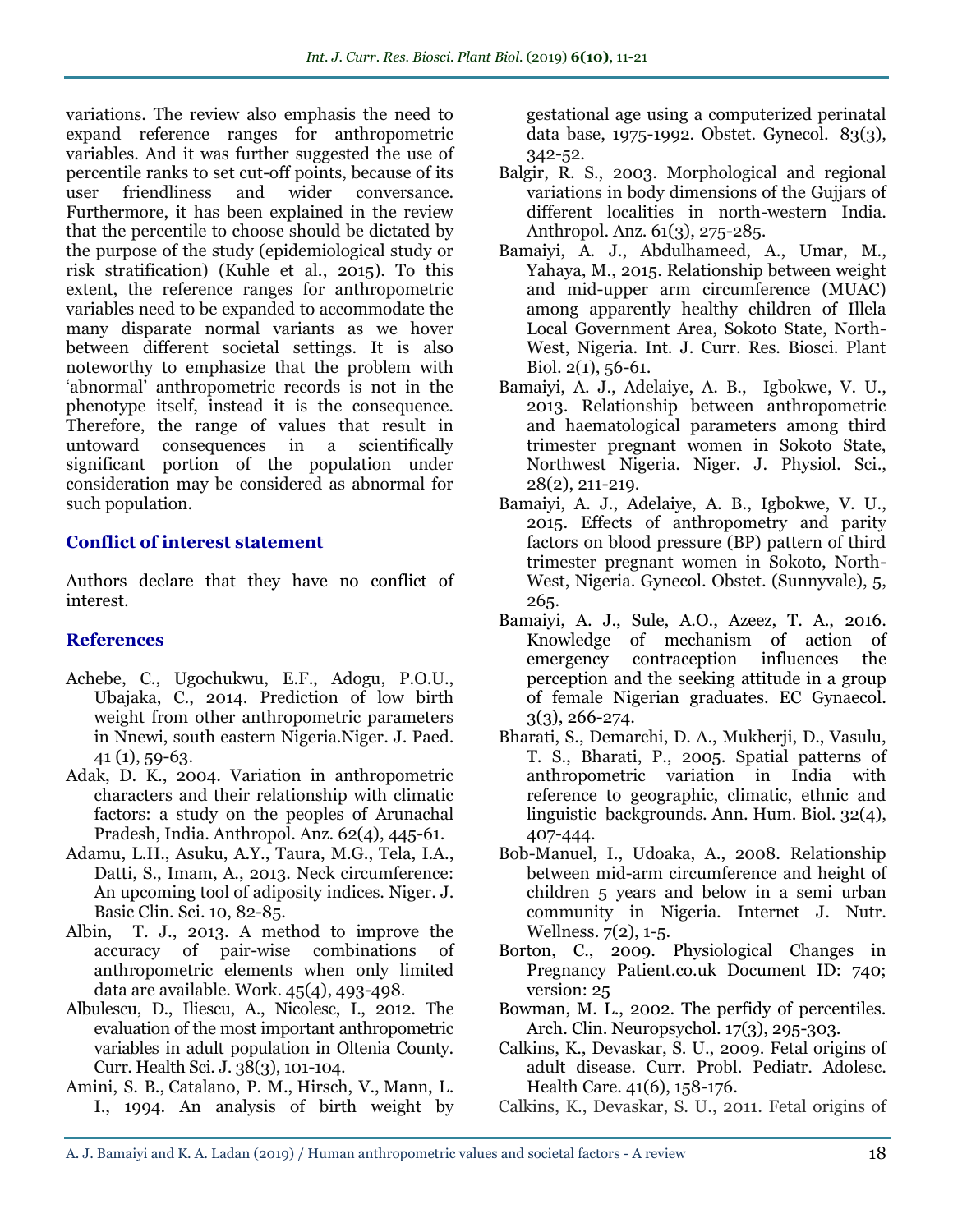adult disease. Curr. Probl. Pediatr. Adolesc. Health Care. 41(6), 158-176.

- Calle, E. E., Thun, M. J., Petrelli, J. M., Rodriguez, C., Heath, C. W., 1999. Body-mass index and mortality in a prospective cohort of US adults. N. Engl. J. Med. 341(15), 1097-1105.
- Carmen, P., 2012. The Evolutionary Significance of Anthropometric Variables on the 'Dark Triad' of Personality: Psychometrically Measured Machiavellianism, Narcissism, and Psychopathy. http://hdl.handle.net/1842/8454
- [Centers for Disease Control and Prevention,](http://www.cdc.gov/) 2001. [National Center for Health Statistics.](http://www.cdc.gov/nchs/) Data Table of Infant Head Circumference-for-age Charts.
- Chigbu, C., Aja, L., 2011. [Obesity in pregnancy in](http://www.ncbi.nlm.nih.gov/pubmed/23209967)  [southeast Nigeria.](http://www.ncbi.nlm.nih.gov/pubmed/23209967) Ann. Med. Health Sci. Res.  $1(2)$ , 135-140.
- Chinedu, S. N., Ogunlana, O. O., Azuh, D. E., Iweala, E. E. J., Afolabi, I.S., Uhuegbu, C. C., Idachaba, M. E., Osamor, V. C., 2013. Correlation between body mass index and waist circumference in Nigerian adults: implication as indicators of health status. J. Public Health Res. 2(2), 93 -98.
- Chittawatanarat, K., Pruenglampoo, S., Kongsawasdi, S., Chuatrakoon, B., Trakulhoon, V., Ungpinitpong, W., Patumanond, J., 2011. [The variations of body mass index and body fat](http://www.ncbi.nlm.nih.gov/pmc/articles/PMC3230582/)  [in adult Thai people across the age spectrum](http://www.ncbi.nlm.nih.gov/pmc/articles/PMC3230582/)  [measured by bioelectrical impedance analysis.](http://www.ncbi.nlm.nih.gov/pmc/articles/PMC3230582/) Clin. Interv. Aging. 6, 285-294.
- Cooke, R.W.I., Lucas, A., Yudkin, P.L.N., Pryse-Davies, J., 1977. [Head circumference as an](http://www.sciencedirect.com/science/article/pii/0378378277900159)  [index of brain weight in the fetus and newborn.](http://www.sciencedirect.com/science/article/pii/0378378277900159) Early Human Develop. 1(2), 145-149.
- [Dairo,](https://www.ncbi.nlm.nih.gov/pubmed/?term=Dairo%20MD%5BAuthor%5D&cauthor=true&cauthor_uid=23675266) M. D., [Fatokun,](https://www.ncbi.nlm.nih.gov/pubmed/?term=Fatokun%20ME%5BAuthor%5D&cauthor=true&cauthor_uid=23675266) M. E., [Kuti,](https://www.ncbi.nlm.nih.gov/pubmed/?term=Kuti%20M%5BAuthor%5D&cauthor=true&cauthor_uid=23675266) M., 2012. Reliability of the mid upper arm circumference for the assessment of wasting among children aged 12-59 months in urban Ibadan, Nigeria. [J.](https://www.ncbi.nlm.nih.gov/pmc/articles/PMC3614860/) [Biomed.](https://www.ncbi.nlm.nih.gov/pmc/articles/PMC3614860/) Sci. 8(2), 140-143.
- Danborno, B., Elukpo, A., 2008. Sexual dimorphism in hand and foot length, indices, stature-ratio and relationship to height in Nigerians. Internet J. Forensic Sci. 3(1), 1-5.
- Ekedigwe, J. E., Pam, S. D., Binitie Sirisena, A.U., Hameed, M., Adegbe, E. O., 2014. Cardiothoracic ratio and body mass index in normal young adult Nigerians. J. Med. Trop. 16, 47-51.
- [Eregie, C. O.](http://www.ncbi.nlm.nih.gov/pubmed/?term=Eregie%20CO%5BAuthor%5D&cauthor=true&cauthor_uid=1960776), 1991. Assessment of gestational age: the value of a maturity scoring system for head circumference and mid-arm circumference. [J.](http://www.ncbi.nlm.nih.gov/pubmed/1960776)

[Trop. Pediatr.](http://www.ncbi.nlm.nih.gov/pubmed/1960776) 37(4), 182-184.

- Figueira, B. B. D., Aparecida, C., Segre, M., 2004. Mid-arm circumference and mid-arm/head circumference ratio in term newborns. Sao Paulo Med. J. 122(2), 53-59.
- Ford, E.S., Maynard, L. M., Li, C., 2014. Trends in mean waist circumference and abdominal obesity among US adults, 1999-2012. J. Amer. Med. Assoc. 312(11), 1151-1153.
- Fryar, C. D., Gu, Q., Ogden, C. L., 2012. Anthropometric reference data for children and adults: United States, 2007–2010. National Center for Health Statistics. Vital Health Stat. 11(252), 1-48.
- Galjaard, S., Pexsters, A., Devlieger, R., Guelinckx, I., Abdallah, Y., Lewis, C., van Calster, B., Bourne, T., Timmerman, D., Luts, J., 2013. The influence of weight gain patterns in pregnancy on fetal growth using cluster analysis in an obese and non-obese population. Obesity. 21, 1416-1422.
- [Gallagher,](http://aje.oxfordjournals.org/search?author1=Dympna+Gallagher&sortspec=date&submit=Submit) D., [Visser,](http://aje.oxfordjournals.org/search?author1=Marjolein+Visser&sortspec=date&submit=Submit) M., [Sepúlveda,](http://aje.oxfordjournals.org/search?author1=Dennis+Sep%C3%BAlveda&sortspec=date&submit=Submit) D., [Pierson,](http://aje.oxfordjournals.org/search?author1=Richard+N.+Pierson&sortspec=date&submit=Submit) R. N., [Harris,](http://aje.oxfordjournals.org/search?author1=Tamara+Harris&sortspec=date&submit=Submit) T., [Heymsfield,](http://aje.oxfordjournals.org/search?author1=Steven+B.+Heymsfield&sortspec=date&submit=Submit) S. B., 1996. How useful is body mass index for comparison of body fatness across age, sex, and ethnic groups? Am. J. Epidemiol. 143(3), 228-239.
- [Ghazali, S. M.](https://www.ncbi.nlm.nih.gov/pubmed/?term=Ghazali%20SM%5BAuthor%5D&cauthor=true&cauthor_uid=22314959), [Sanusi, R. A.](https://www.ncbi.nlm.nih.gov/pubmed/?term=Sanusi%20RA%5BAuthor%5D&cauthor=true&cauthor_uid=22314959), 2010. Waist circumference, waist to hip ratio, and body mass index in the diagnosis of metabolic syndrome in Nigerian subjects. [Niger. J.](https://www.ncbi.nlm.nih.gov/pubmed/22314959) [Physiol. Sci.](https://www.ncbi.nlm.nih.gov/pubmed/22314959) 25(2), 187-195.
- Godhia, M., Nigudkar, M., Desai, R., 2012. Associations between maternal nutritional characteristics and the anthropometric indices of their full-term and pre-term newborns. Pak. J. Nutr. 11, 343-349.
- Grellety, E., Golden, M. H., 2016. Weight-forheight and mid-upper-arm circumference should be used independently to diagnose acute malnutrition: policy implications. BMC Nutrition BMC series 2, 10.
- Igiri, A., Ekong, M., Ogan, C., Odey, P., 2008. Body mass index measure of young adult Nigerians residents in the Calabar Metropolis. Internet J. Biol. Anthropol. 2(2), 1-4.
- Ismaila, O. S., 2009. Anthropometric data of hand, foot and ear of University students in Nigeria. Leonardo J. Sci. 15, 15-20.
- [Janssen,](http://ajcn.nutrition.org/search?author1=Ian+Janssen&sortspec=date&submit=Submit) I., [Katzmarzyk,](http://ajcn.nutrition.org/search?author1=Peter+T+Katzmarzyk&sortspec=date&submit=Submit) P. T., [Ross,](http://ajcn.nutrition.org/search?author1=Robert+Ross&sortspec=date&submit=Submit) R., 2004. Waist circumference and not body mass index explains obesity-related health risk. Am. J. Clin. Nutr. 79(3), 379-384.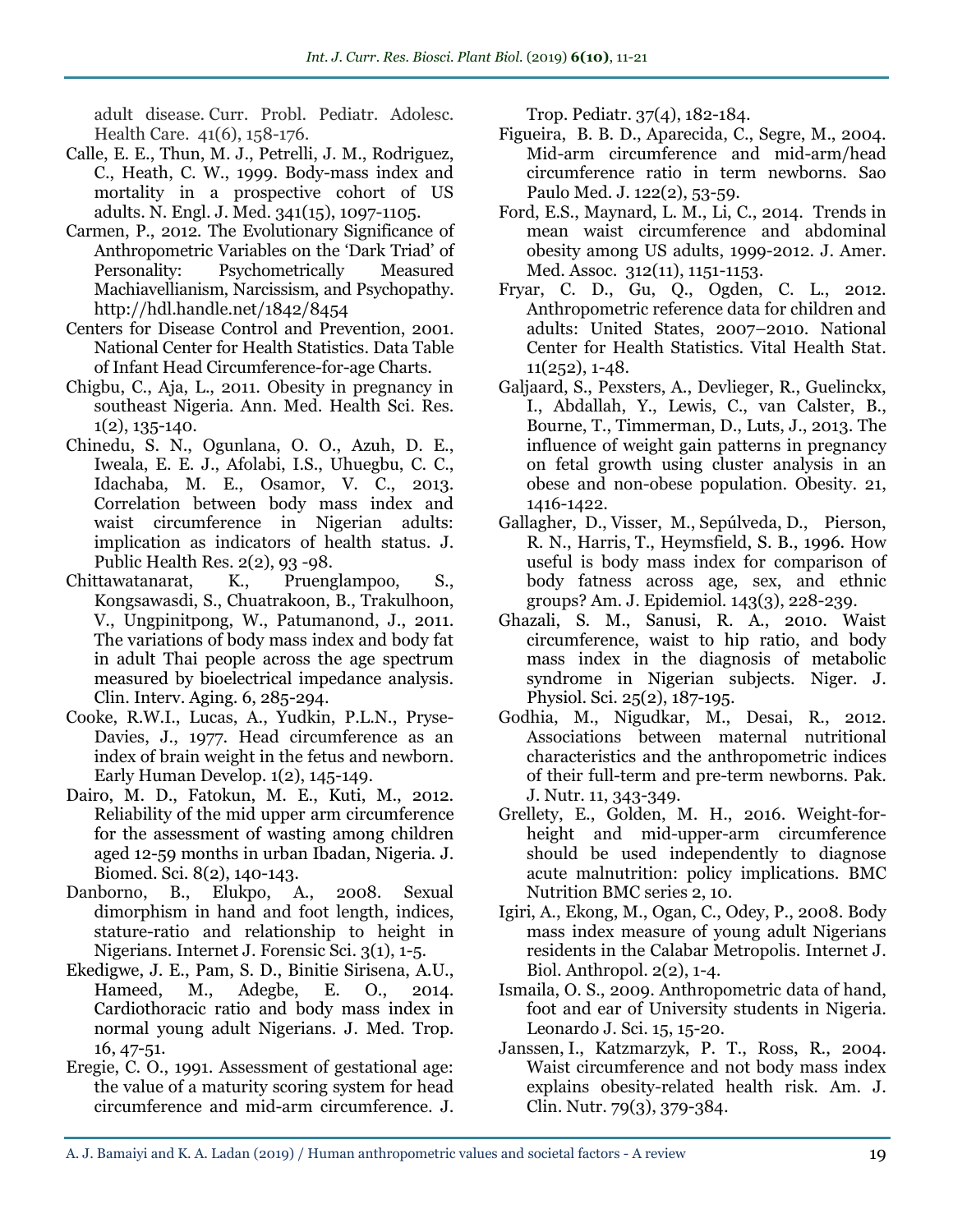- [Kramer, M. S.](https://www.ncbi.nlm.nih.gov/pubmed/?term=Kramer%20MS%5BAuthor%5D&cauthor=true&cauthor_uid=11483845), [Platt, R. W.](https://www.ncbi.nlm.nih.gov/pubmed/?term=Platt%20RW%5BAuthor%5D&cauthor=true&cauthor_uid=11483845), [Wen, S. W.](https://www.ncbi.nlm.nih.gov/pubmed/?term=Wen%20SW%5BAuthor%5D&cauthor=true&cauthor_uid=11483845), [Joseph,](https://www.ncbi.nlm.nih.gov/pubmed/?term=Joseph%20KS%5BAuthor%5D&cauthor=true&cauthor_uid=11483845) K. [S.](https://www.ncbi.nlm.nih.gov/pubmed/?term=Joseph%20KS%5BAuthor%5D&cauthor=true&cauthor_uid=11483845), [Allen, A.](https://www.ncbi.nlm.nih.gov/pubmed/?term=Allen%20A%5BAuthor%5D&cauthor=true&cauthor_uid=11483845), [Abrahamowicz, M.](https://www.ncbi.nlm.nih.gov/pubmed/?term=Abrahamowicz%20M%5BAuthor%5D&cauthor=true&cauthor_uid=11483845), [Blondel,](https://www.ncbi.nlm.nih.gov/pubmed/?term=Blondel%20B%5BAuthor%5D&cauthor=true&cauthor_uid=11483845) [B.](https://www.ncbi.nlm.nih.gov/pubmed/?term=Blondel%20B%5BAuthor%5D&cauthor=true&cauthor_uid=11483845), [Bréart, G.](https://www.ncbi.nlm.nih.gov/pubmed/?term=Br%C3%A9art%20G%5BAuthor%5D&cauthor=true&cauthor_uid=11483845), 2001. [Fetal/infant health study](https://www.ncbi.nlm.nih.gov/pubmed/?term=Fetal%2FInfant%20Health%20Study%20Group%20of%20the%20Canadian%20Perinatal%20Surveillance%20System%5BCorporate%20Author%5D)  [gof the Canadian perinatal surveillance system.](https://www.ncbi.nlm.nih.gov/pubmed/?term=Fetal%2FInfant%20Health%20Study%20Group%20of%20the%20Canadian%20Perinatal%20Surveillance%20System%5BCorporate%20Author%5D) A new and improved population-based Canadian reference for birth weight for gestational age. [Pediatrics.](https://www.ncbi.nlm.nih.gov/pubmed/11483845) 108(2), E35.
- [Krishan, K.](https://www.ncbi.nlm.nih.gov/pubmed/?term=Krishan%20K%5BAuthor%5D&cauthor=true&cauthor_uid=23414623), [Kanchan, T.](https://www.ncbi.nlm.nih.gov/pubmed/?term=Kanchan%20T%5BAuthor%5D&cauthor=true&cauthor_uid=23414623), 2013. Foot length is a functional parameter for assessment of height. [Foot \(Edinb\).](https://www.ncbi.nlm.nih.gov/pubmed/23414623) 23(1), 54-55.
- [Kuhle,](https://www.ncbi.nlm.nih.gov/pubmed/?term=Kuhle%20S%5BAuthor%5D&cauthor=true&cauthor_uid=26176769) S., [Maguire,](https://www.ncbi.nlm.nih.gov/pubmed/?term=Maguire%20B%5BAuthor%5D&cauthor=true&cauthor_uid=26176769) B., [Ata,](https://www.ncbi.nlm.nih.gov/pubmed/?term=Ata%20N%5BAuthor%5D&cauthor=true&cauthor_uid=26176769) N., [Hamilton,](https://www.ncbi.nlm.nih.gov/pubmed/?term=Hamilton%20D%5BAuthor%5D&cauthor=true&cauthor_uid=26176769) D., 2015. Percentile curves for anthropometric measures for Canadian children and youth. [PLoS One.](https://www.ncbi.nlm.nih.gov/pmc/articles/PMC4503699/) 10(7), e0132891.
- Laghari, G. S., Nizamani, M. A., 2009. The significance of anthropometric measurements to predict mortality in severe protein energy malnutrition. Paediatrics. 15(4), 41 -45.
- [Lagiou, P.](https://www.ncbi.nlm.nih.gov/pubmed/?term=Lagiou%20P%5BAuthor%5D&cauthor=true&cauthor_uid=12714535), [Hsieh, C. C.](https://www.ncbi.nlm.nih.gov/pubmed/?term=Hsieh%20CC%5BAuthor%5D&cauthor=true&cauthor_uid=12714535), [Trichopoulos, D.](https://www.ncbi.nlm.nih.gov/pubmed/?term=Trichopoulos%20D%5BAuthor%5D&cauthor=true&cauthor_uid=12714535), [Xu, B.](https://www.ncbi.nlm.nih.gov/pubmed/?term=Xu%20B%5BAuthor%5D&cauthor=true&cauthor_uid=12714535), [Wuu, J.](https://www.ncbi.nlm.nih.gov/pubmed/?term=Wuu%20J%5BAuthor%5D&cauthor=true&cauthor_uid=12714535), [Mucci, L.](https://www.ncbi.nlm.nih.gov/pubmed/?term=Mucci%20L%5BAuthor%5D&cauthor=true&cauthor_uid=12714535), [Tamimi, R.](https://www.ncbi.nlm.nih.gov/pubmed/?term=Tamimi%20R%5BAuthor%5D&cauthor=true&cauthor_uid=12714535), [Adami, H. O.](https://www.ncbi.nlm.nih.gov/pubmed/?term=Adami%20HO%5BAuthor%5D&cauthor=true&cauthor_uid=12714535), [Cnattingius, S.](https://www.ncbi.nlm.nih.gov/pubmed/?term=Cnattingius%20S%5BAuthor%5D&cauthor=true&cauthor_uid=12714535), 2003. Birthweight differences between USA and China and their relevance to breast cancer aetiology. Int. J. Epidemiol. 32(2), 193-198.
- Lawoyin, T. O., 1991. Maternal weight and weight gain in Africans. Its relationship to birth weight. J. Trop. Pediatr. 37(4), 166-171.
- [Lawoyin, T. O.](https://www.ncbi.nlm.nih.gov/pubmed/?term=Lawoyin%20TO%5BAuthor%5D&cauthor=true&cauthor_uid=9656418), 1997. The relationship between maternal weight gain in pregnancy, hemoglobin level, stature, antenatal attendance and low birth weight. Southeast Asian J. Trop. Med. Public Health. 28(4), 873-876.
- [Leddy,](http://www.ncbi.nlm.nih.gov/pubmed/?term=Leddy%20MA%5BAuthor%5D&cauthor=true&cauthor_uid=19173021) M. A., [Power,](http://www.ncbi.nlm.nih.gov/pubmed/?term=Power%20ML%5BAuthor%5D&cauthor=true&cauthor_uid=19173021) M. L., [Schulkin,](http://www.ncbi.nlm.nih.gov/pubmed/?term=Schulkin%20J%5BAuthor%5D&cauthor=true&cauthor_uid=19173021) J., 2008. The impact of maternal obesity on maternal and fetal health. [Rev. Obstet.](http://www.ncbi.nlm.nih.gov/pmc/articles/PMC2621047/) Gynecol. 1(4), 170- 178.
- Luke, A., Durazo-Arvizu, R., Rotimi, C., Prewitt, T.E., Forrester, T., Wilks, R., Ogunbiyi, O. J., Schoeller, D. A., McGee, D., Cooper, R. S., 1997. Relation between body mass index and body fat in black population samples from Nigeria, Jamaica, and the United States. Am. J. Epidemiol. 145(7), 620-628.
- Luke, B., Hediger, M., Nugent, C., Newman, R., Mauldin, J., Witter, F., O'Sullivan, M., 2003. Body mass index--specific weight gains associated with optimal birth weights in twin pregnancies. J. Reprod. Med. 48, 217-224.
- [McDonald, S. D.](https://www.ncbi.nlm.nih.gov/pubmed/?term=McDonald%20SD%5BAuthor%5D&cauthor=true&cauthor_uid=20647282), [Han,](https://www.ncbi.nlm.nih.gov/pubmed/?term=Han%20Z%5BAuthor%5D&cauthor=true&cauthor_uid=20647282) Z., [Mulla, S.](https://www.ncbi.nlm.nih.gov/pubmed/?term=Mulla%20S%5BAuthor%5D&cauthor=true&cauthor_uid=20647282), [Beyene, J.](https://www.ncbi.nlm.nih.gov/pubmed/?term=Beyene%20J%5BAuthor%5D&cauthor=true&cauthor_uid=20647282), 2010. [Knowledge synthesis group.](https://www.ncbi.nlm.nih.gov/pubmed/?term=Knowledge%20Synthesis%20Group%5BCorporate%20Author%5D) Overweight and obesity in mothers and risk of preterm birth and low birth weight infants: systematic

review and meta-analyses. Brit. Med. J. 341, c3428.

- Monte, S., Valenti, O., Giorgio, E., Renda, E., Hyseni, E., Faraci, M., De Domenico, R., Di Prima, F. A. F., 2011. Maternal weight gain during pregnancy and neonatal birth weight: a review of the literature. J. Prenat. Med. 5(2), 27-30.
- Morgan, K. L., Rahman, M. A., Macey, S., Atkinson, M. D., Hill, R. A., Khanom, A., Paranjothy, S., Husain, M. J., Brophy, S. T., Obesity in pregnancy: A retrospective prevalence-based study on health service utilisation and costs on the NHS. Brit. Med. J. Open. 4, e003983.
- Mutihir, J. T., Pam, S. D., 2006. Anthropometric and other assessment indices of the newborn in Jos, Nigeria. Ann. Afr. Med. 5(4), 192-196.
- [Ndu,](https://www.ncbi.nlm.nih.gov/pubmed/?term=Ndu%20IK%5BAuthor%5D&cauthor=true&cauthor_uid=25348818) I. K., [Ibeziako,](https://www.ncbi.nlm.nih.gov/pubmed/?term=Ibeziako%20SN%5BAuthor%5D&cauthor=true&cauthor_uid=25348818) S. N., [Obidike,](https://www.ncbi.nlm.nih.gov/pubmed/?term=Obidike%20EO%5BAuthor%5D&cauthor=true&cauthor_uid=25348818) E. O., Adimora, G. N., Edelu, B. O., Chinawa, J. M., Asinobi, I. N., Uleanya, N. D., 2014. Chest and occipito-frontal circumference measurements in the detection of low birth weight among Nigerian newborns of Igbo ethnicity. Ital. J. Pediatr. 40, 81.
- Okereke, C. E., Anyaehie, U. B., Dim, C. C., Iyare, E.E., Nwagha, U.I., 2013. Evaluation of some anthropometric indices for the diagnosis of obesity in pregnancy in Nigeria: a crosssectional study. Afr. Health Sci. 13(4), 1034– 1040.
- Olorunshola, K. V., Ayo, J. O., Dikki, C. E., Sharaye, K. O., 2013. Physiological and anthropometric correlates of metabolic risk factors among selected non obese adults in Zaria, Northern Nigeria. Int. J. Nutr. Metabol. 5(4), 69-81.
- Olusanya, B. O., 2013. Full-term newborns with normal birth weight requiring special care in a resource-constrained setting. Pan. Afr. Med. J. 15, 36.
- Oluwafemi, O., Njokanma, F., Disu, E., Ogunlesi, T., 2013. The current pattern of gestational age-related anthropometric parameters of term Nigerian neonates. S. Afr. J. Child Hlth. 7(3), 100-104.
- Onankpa, B. O., Airede, K. I., Ahmed, H., Jiya, N. M., 2006. The birth weight of apparently healthy Nigerian newborns in Sokoto. Sahel Med. J. 9(1), 19-22.
- Patwari, A. K., Kulkarni, R., Aneja, S., Audu, I., Anthropometric standards of privileged neonates in Maiduguri, Nigeria. Central Afr. J.